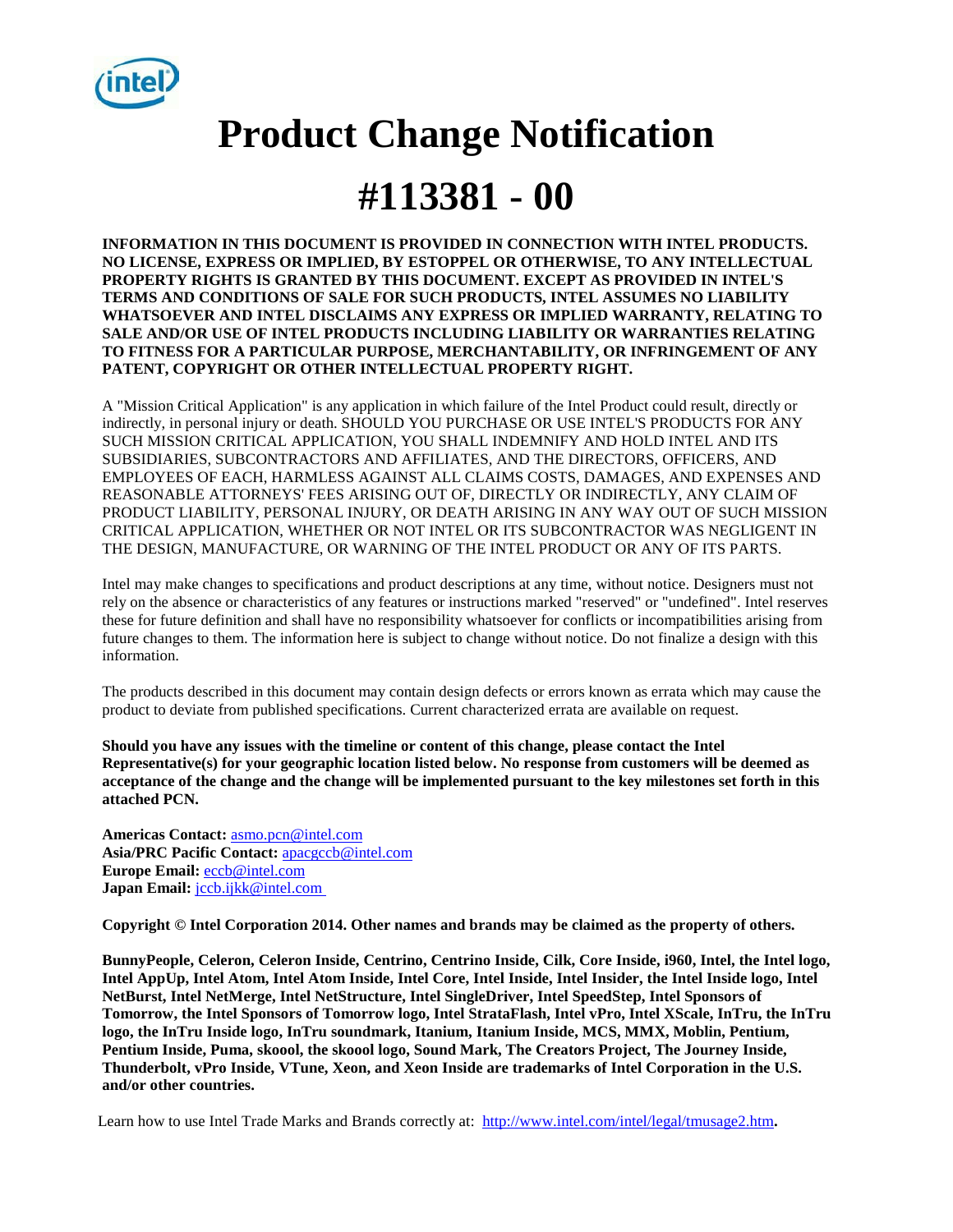

# **Product Change Notification**

| <b>Change Notification #:</b> | 113381-00                             |
|-------------------------------|---------------------------------------|
| <b>Change Title:</b>          | Boxed Intel® Xeon® Processor E5-2430, |
|                               | PCN 113381-00, Product Discontinuance |
| <b>Date of Publication:</b>   | <b>December 1, 2014</b>               |

## **Key Characteristics of the Change:**

Product Discontinuance

#### **Forecasted Key Milestones:**

|                                                            | <b>Boxed</b>       |  |  |
|------------------------------------------------------------|--------------------|--|--|
| <b>Product Discontinuance Program Support Begins:</b>      | December $1, 2014$ |  |  |
| <b>Last Product Discontinuance Order Date:</b>             | June 26, 2015      |  |  |
| <b>Orders are Non-Cancelable and Non-Returnable After:</b> | June 26, 2015      |  |  |
| <b>Last Product Discontinuance Shipment Date:</b>          | December 4, 2015   |  |  |

#### **Description of Change to the Customer:**

Market demand for the products listed in the "Products Affected/Intel Ordering Codes" table below have shifted to other Intel products. The products identified in this notification will be discontinued and unavailable for additional orders after the "Last Product Discontinuance Order Date" (see "Key Milestones" above).

#### **Customer Impact of Change and Recommended Action:**

Products listed in the "Products Affected/Intel Ordering Codes" table should be managed in accordance with the "Key Milestones" listed above. The "Last Product Discontinuance Order Date" is the final day for customers who carry backlog to book the orders Intel has granted as of the "Orders are Non-Cancellable and Non-Returnable After" (NCNR) date. The "Orders are Non-Cancellable and Non-Returnable After" date applies to all remaining backlog and/or orders after the "Last Product Discontinuance Order Date." From date of PCN publication, interim booking and turn back deadlines or separate Letter Agreements will apply vs. the standard Corporate Assurance Process.

Boxed processors will not be available after boxed inventory is depleted (see "Key Milestones" above.) Intel is offering tray processors to Intel Authorized Distributors as a substitute for depleted boxed processor inventory. Substitute tray processors are identified below in the "Boxed Processors Product Table."